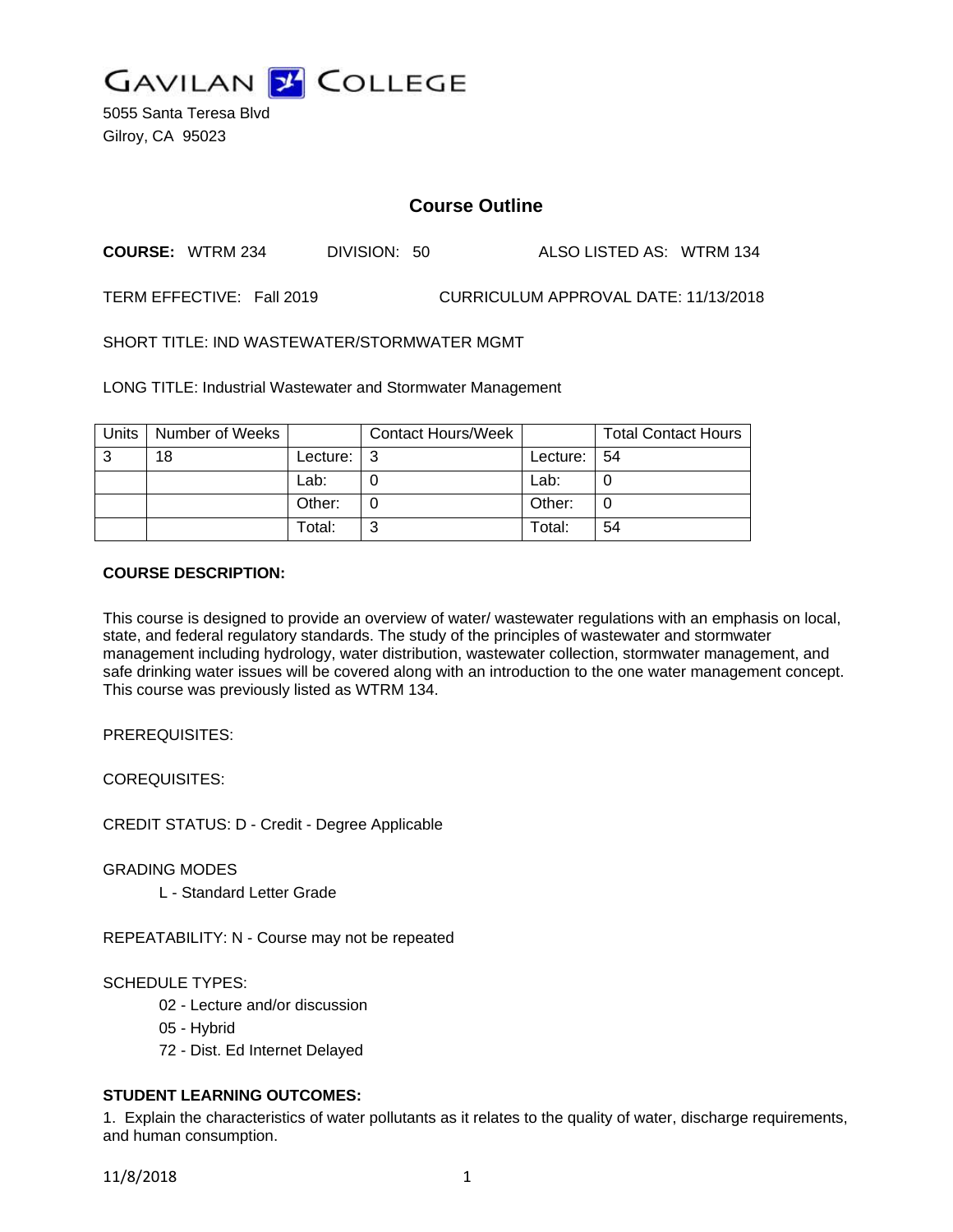Measure of assessment: written exam, homework, discussion, paper

Year assessed, or planned year of assessment: 2017

Semester: Fall

2. Compare and contrast local, state and federal water/wastewater laws; including describing the services and functions of agencies that regulate water/wastewater quality and compliance.

Measure of assessment: written exam, homework, paper

Year assessed, or planned year of assessment: 2017

Semester: Fall

3. Explain the challenge of moving to an integrated water management approach (One Water).

Measure of assessment: homework, discussion, paper

Year assessed, or planned year of assessment: 2017

# **CONTENT, STUDENT PERFORMANCE OBJECTIVES, OUT-OF-CLASS ASSIGNMENTS**

Curriculum Approval Date: 11/13/2018

## 8 Hours

Content: Historical Prospective of Water Laws and Regulations: Water Allocation Law; Reclamation Act; Refuse Act; Marine Protection, Research and Sanctuaries Act; Clean Water Act; Safe Drinking Water Act

Student Performance Objectives: Discuss the following water laws/regulations: Water Allocation Law; Reclamation Act; Refuse Act; Marine Protection, Research and Sanctuaries Act; Clean Water Act; and Safe Drinking Water Act.

## 8 Hours

Content: Federal Water Agencies: U.S. Army Corp of Engineers (USACE), U.S. Bureau of Reclamation (USBR), U.S. Fish and Wildlife Service (USFWG), Bureau of Land Management, Environmental Protection Agency, Natural Resources Conservation Service (NRCS), Federal Energy Regulatory Commission (FERC), Regional Water Quality Resource Control Board

Student Performance Objectives: Discuss the purpose of each of the federal water agencies presented in class. Distinguish the federal agencies that regulate hazardous materials/waste. Define the federal water/wastewater regulatory standards.

#### 8 Hours

Content: Local, Regional, State Water Agencies: California State Water Resources Control Board, County Wastewater Departments, Department of Environmental Health

Student Performance Objectives: Discuss the purpose of each of the local, regional, and state water agencies presented in class. Define the state and local water/wastewater regulatory standards. Distinguish the various agencies that regulate

hazardous materials/waste. Describe appropriate handling and management procedures for hazardous materials/waste.

#### 12 Hours

Content: Water Quality Management: Water Pollution - Point Source Pollution, Nonpoint Source Pollution; Inorganic Chemicals - Metals, Minerals; Organic Chemicals - Natural Organic Chemicals, Synthetic Organic Chemicals,

Pesticides, Nutrients, Nitrogen Cycle, The Phosphorus Cycle, Eutrophication; Waterborne Diseases; Watershed Protection Program; Stormwater Management- Program Requirements, Written Program, Inspections, Phase One - Nonpoint source identification, Phase Two - Point source identification; Wastewater Discharge Requirements - Quantitative Measurement Limitations, Testing, Permitting

Student Performance Objectives: Recognize and apply appropriate terms common to the industrial wastewater and stormwater management industry. Analyze the criteria of physical, chemical, and biological interactions of pollutants and their effect on industrial wastewater and stormwater management. Explain the latest maintenance and operations methods for water, wastewater, and stormwater systems. State the program requirements for stormwater management. Identify the natural hydrologic cycle and how the 'built' environment impacts the cycle. Describe the regulations (and the governing agency) that try to mitigate the human impact. List the wastewater discharge requirements. Explain the hydrologic cycle and how human operations can impede that cycle; including why stormwater regulations are in-place.

8 Hours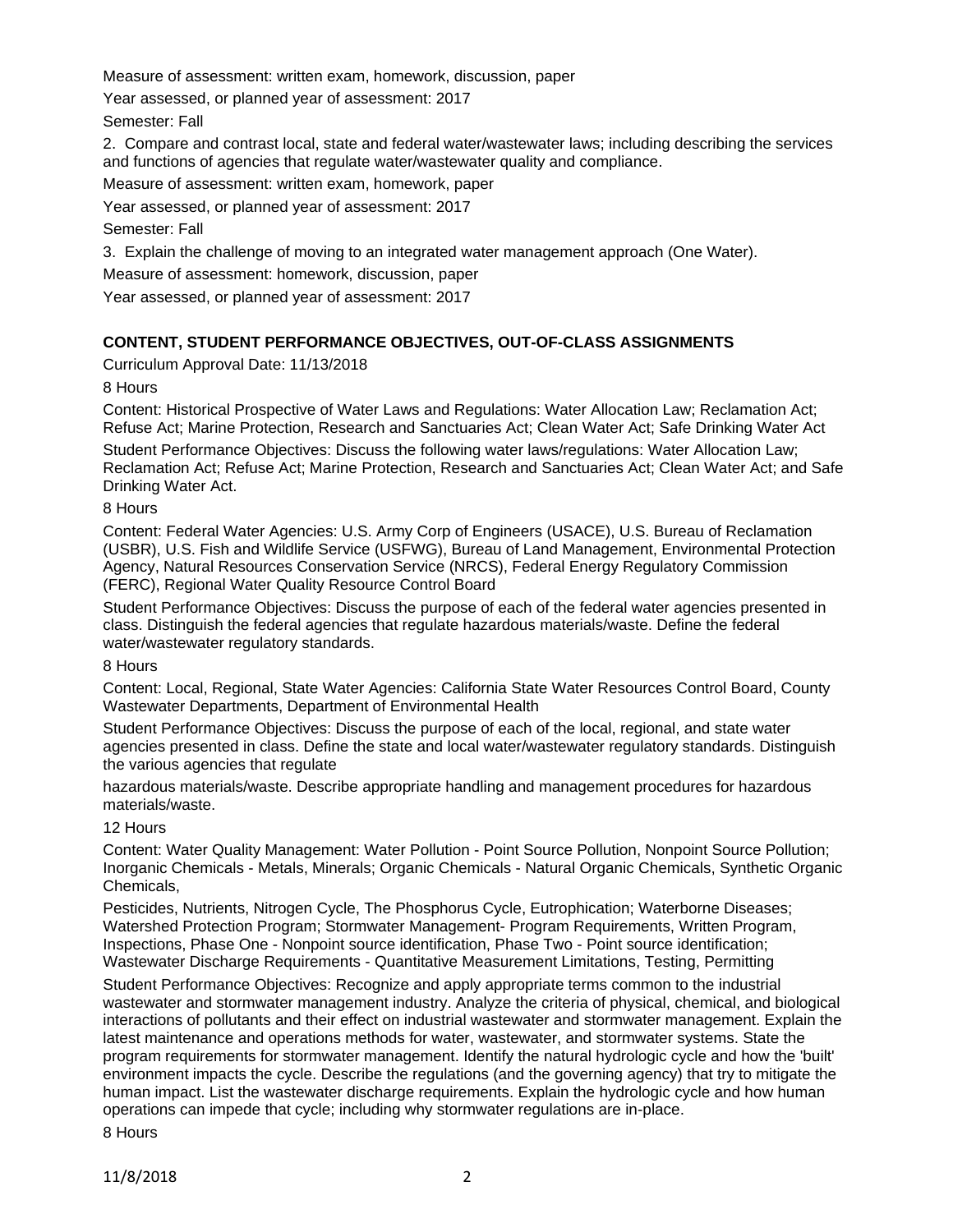Content: Drinking Water Treatment: Clarification, Coagulation/Flocculation, Aeration, Softening, Filtration, Disinfections, Sludge Treatment

Student Performance Objectives: Recognize and apply appropriate terms common to the industrial wastewater and stormwater management industry. Describe the following drinking water treatment methods: clarification, coagulation/flocculation, aeration, softening, filtration, disinfections, and sludge treatment. Define the best management practices and safe operation procedures used in industrial wastewater and stormwater management.

8 Hours

Content: Wastewater Treatment: Waste Treatment Plant Design, Preliminary Treatment, Primary Treatment, Advance Primary Treatment, Secondary Treatment, Fixed Filter Processes, Trickling Filters, Biological, Activated Growth Processes, Sludge Characteristics, Sludge Discharge

Student Performance Objectives: Examine the advances in design and construction methods for waste treatment plants. Identify the best practices in infrastructure management. Explain the preliminary, primary, advance primary and secondary treatment of wastewater as specified by the EPA. State the characteristics of sludge from wastewater. Describe how a trickling filter wastewater treatment system works. Explain wastewater treatment processes and procedures.

8 Hours

Content: Water Use Minimization: Wastewater Reuse/Minimization, Recycled Water Usage

Student Performance Objectives: Explain how to optimize the operation of water supply systems. Describe methods that can minimize water use. List ways that wastewater can be reused. List ways that recycled water can be used.

#### 8 Hours

Content: One Water Management Concept: Water from all sources managed cooperatively to meet economic, social and environmental needs. Institutional Barriers or Opportunities for Integrated Planning and Management of Water Services, Organizations/Universities Involved in the Process, Next Steps

Student Performance Objectives: Discuss the One Water Management Concept. Identify the opportunities and constraints with the One Water Management Concept, including how employing this concept can result in triple bottom line results (social, economic and environmental). Name the organizations and universities that recognize this concept.

2 Hours

#### **METHODS OF INSTRUCTION:**

lecture, discussion, multimedia presentations, field trip(s)

#### **OUT OF CLASS ASSIGNMENTS:**

Required Outside Hours: 42

Assignment Description: Read related chapter(s) in the textbook and answer study guide questions.

Required Outside Hours: 66

Assignment Description: Homework: Write a 1-2 page paper on the history of one of the water laws/regulations presented in class. and/or Locate and visit if possible, one of the federal water agencies presented in class. Come prepared to discuss the agency you located and/or visited. and/or Locate and visit one of the local, regional, or state water agencies presented in class. Come prepared to discuss the agency you visited. and/or Select a topic presented in water quality management and prepare a written and oral report. and/or Write a 1-2 page paper on one of the drinking water treatment methods presented in class. Come prepared to discuss your paper in class. and/or Field Trip to a Wastewater Treatment Plant. Write a 1-2 page paper on the experience and come prepared to discuss your comments with the class. and/or Investigate ways that you, your relatives, your neighbors, and/or your local community reuses water and/or recycles water and be prepared to discuss your findings in class. and/or Be prepared to discuss the One Water Management Concept in class. Select a City/County to research with the intent of understanding their operations so they can present a One Water solution for that agency. AND Investigate the various organizations and universities that are employing the One Water Management Concept.

Required Outside Hours: 36

Assignment Description: Study for quizzes and exams.

# **METHODS OF EVALUATION:**